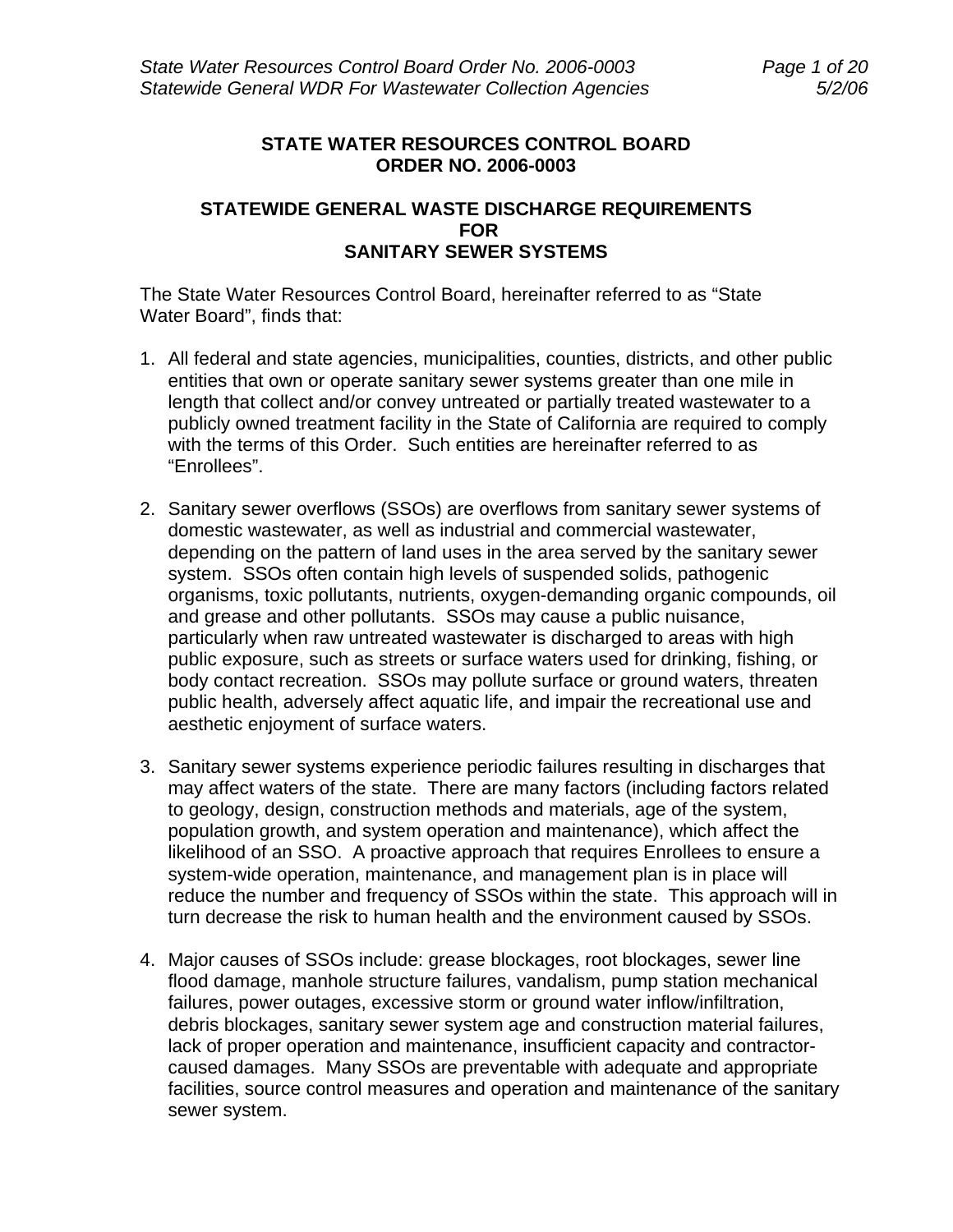### **SEWER SYSTEM MANAGEMENT PLANS**

- 5. To facilitate proper funding and management of sanitary sewer systems, each Enrollee must develop and implement a system-specific Sewer System Management Plan (SSMP). To be effective, SSMPs must include provisions to provide proper and efficient management, operation, and maintenance of sanitary sewer systems, while taking into consideration risk management and cost benefit analysis. Additionally, an SSMP must contain a spill response plan that establishes standard procedures for immediate response to an SSO in a manner designed to minimize water quality impacts and potential nuisance conditions.
- 6. Many local public agencies in California have already developed SSMPs and implemented measures to reduce SSOs. These entities can build upon their existing efforts to establish a comprehensive SSMP consistent with this Order. Others, however, still require technical assistance and, in some cases, funding to improve sanitary sewer system operation and maintenance in order to reduce SSOs.
- 7. SSMP certification by technically qualified and experienced persons can provide a useful and cost-effective means for ensuring that SSMPs are developed and implemented appropriately.
- 8. It is the State Water Board's intent to gather additional information on the causes and sources of SSOs to augment existing information and to determine the full extent of SSOs and consequent public health and/or environmental impacts occurring in the State.
- 9. Both uniform SSO reporting and a centralized statewide electronic database are needed to collect information to allow the State Water Board and Regional Water Quality Control Boards (Regional Water Boards) to effectively analyze the extent of SSOs statewide and their potential impacts on beneficial uses and public health. The monitoring and reporting program required by this Order and the attached **Monitoring and Reporting Program No. 2006-0003**, are necessary to assure compliance with these waste discharge requirements (WDRs).
- 10. Information regarding SSOs must be provided to Regional Water Boards and other regulatory agencies in a timely manner and be made available to the public in a complete, concise, and timely fashion.
- 11. Some Regional Water Boards have issued WDRs or WDRs that serve as National Pollution Discharge Elimination System (NPDES) permits to sanitary sewer system owners/operators within their jurisdictions. This Order establishes minimum requirements to prevent SSOs. Although it is the State Water Board's intent that this Order be the primary regulatory mechanism for sanitary sewer systems statewide, Regional Water Boards may issue more stringent or more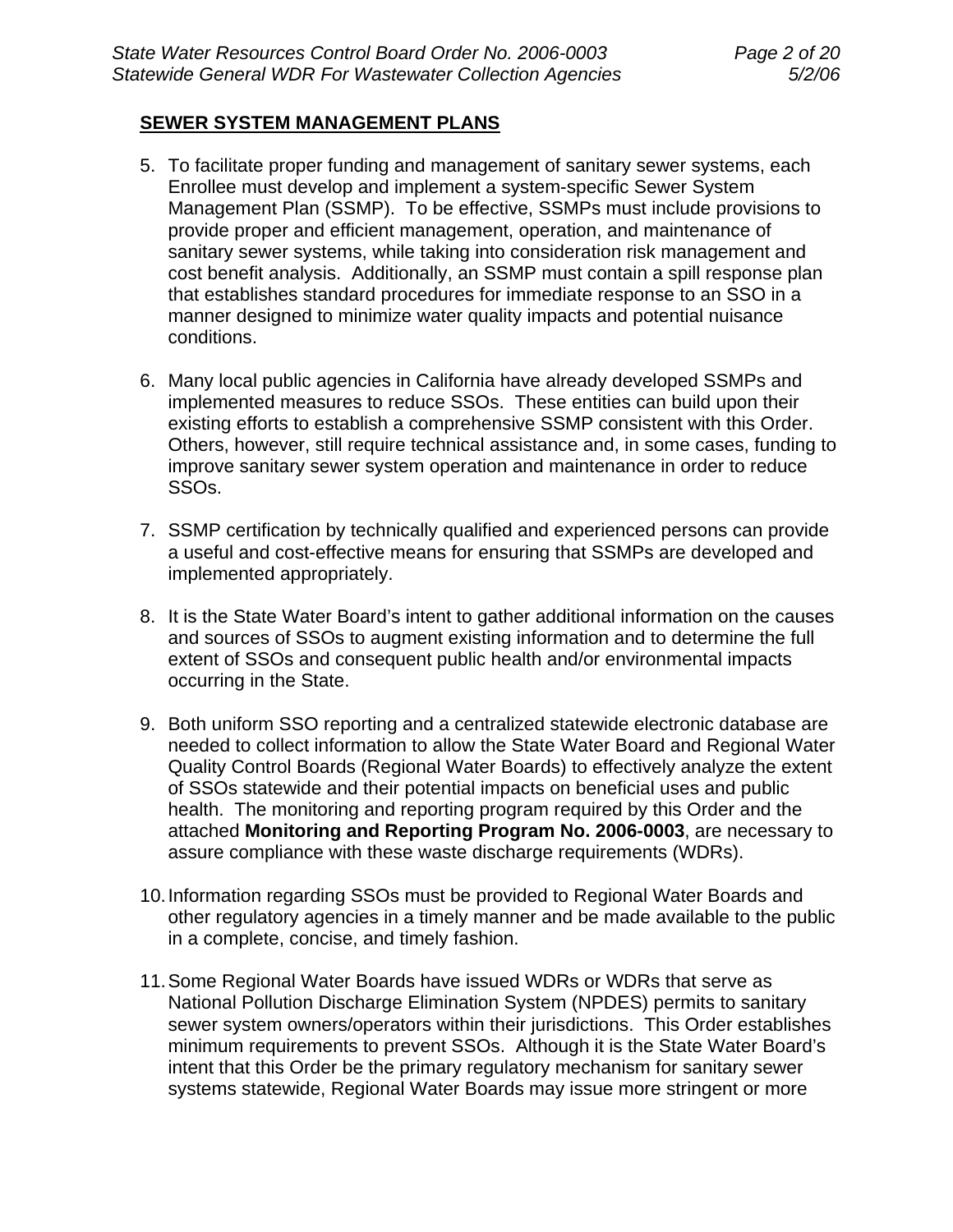prescriptive WDRs for sanitary sewer systems. Upon issuance or reissuance of a Regional Water Board's WDRs for a system subject to this Order, the Regional Water Board shall coordinate its requirements with stated requirements within this Order, to identify requirements that are more stringent, to remove requirements that are less stringent than this Order, and to provide consistency in reporting.

## **REGULATORY CONSIDERATIONS**

- 12. California Water Code section 13263 provides that the State Water Board may prescribe general WDRs for a category of discharges if the State Water Board finds or determines that:
	- The discharges are produced by the same or similar operations;
	- The discharges involve the same or similar types of waste;
	- The discharges require the same or similar treatment standards; and
	- The discharges are more appropriately regulated under general discharge requirements than individual discharge requirements.

This Order establishes requirements for a class of operations, facilities, and discharges that are similar throughout the state.

13. The issuance of general WDRs to the Enrollees will:

- a) Reduce the administrative burden of issuing individual WDRs to each Enrollee;
- b) Provide for a unified statewide approach for the reporting and database tracking of SSOs;
- c) Establish consistent and uniform requirements for SSMP development and implementation;
- d) Provide statewide consistency in reporting; and
- e) Facilitate consistent enforcement for violations.
- 14. The beneficial uses of surface waters that can be impaired by SSOs include, but are not limited to, aquatic life, drinking water supply, body contact and noncontact recreation, and aesthetics. The beneficial uses of ground water that can be impaired include, but are not limited to, drinking water and agricultural supply. Surface and ground waters throughout the state support these uses to varying degrees.
- 15. The implementation of requirements set forth in this Order will ensure the reasonable protection of past, present, and probable future beneficial uses of water and the prevention of nuisance. The requirements implement the water quality control plans (Basin Plans) for each region and take into account the environmental characteristics of hydrographic units within the state. Additionally, the State Water Board has considered water quality conditions that could reasonably be achieved through the coordinated control of all factors that affect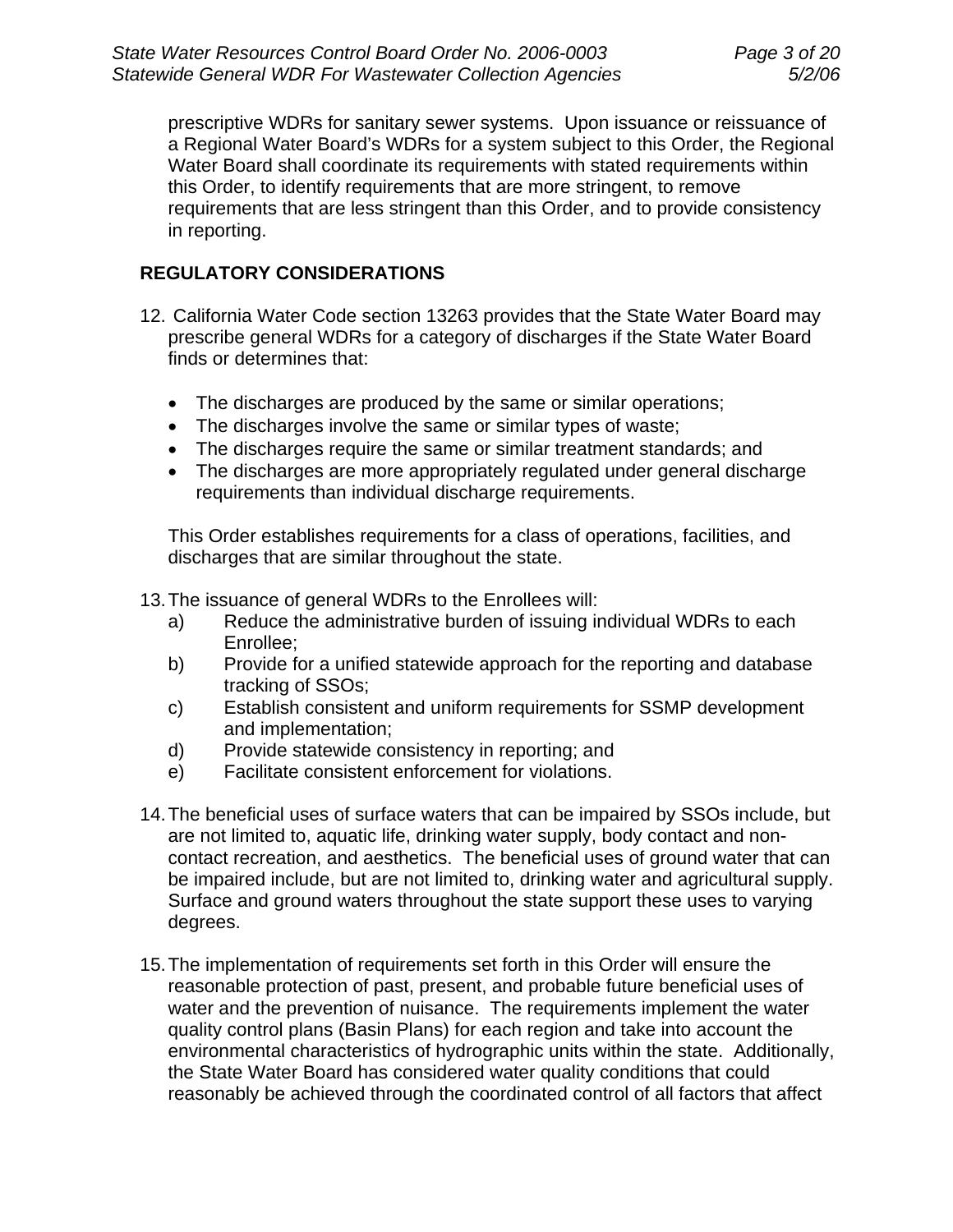water quality in the area, costs associated with compliance with these requirements, the need for developing housing within California, and the need to develop and use recycled water.

- 16. The Federal Clean Water Act largely prohibits any discharge of pollutants from a point source to waters of the United States except as authorized under an NPDES permit. In general, any point source discharge of sewage effluent to waters of the United States must comply with technology-based, secondary treatment standards, at a minimum, and any more stringent requirements necessary to meet applicable water quality standards and other requirements. Hence, the unpermitted discharge of wastewater from a sanitary sewer system to waters of the United States is illegal under the Clean Water Act. In addition, many Basin Plans adopted by the Regional Water Boards contain discharge prohibitions that apply to the discharge of untreated or partially treated wastewater. Finally, the California Water Code generally prohibits the discharge of waste to land prior to the filing of any required report of waste discharge and the subsequent issuance of either WDRs or a waiver of WDRs.
- 17. California Water Code section 13263 requires a water board to, after any necessary hearing, prescribe requirements as to the nature of any proposed discharge, existing discharge, or material change in an existing discharge. The requirements shall, among other things, take into consideration the need to prevent nuisance.
- 18. California Water Code section 13050, subdivision (m), defines nuisance as anything which meets all of the following requirements:
	- a. Is injurious to health, or is indecent or offensive to the senses, or an obstruction to the free use of property, so as to interfere with the comfortable enjoyment of life or property.
	- b. Affects at the same time an entire community or neighborhood, or any considerable number of persons, although the extent of the annoyance or damage inflicted upon individuals may be unequal.
	- c. Occurs during, or as a result of, the treatment or disposal of wastes.
- 19. This Order is consistent with State Water Board Resolution No. 68-16 (Statement of Policy with Respect to Maintaining High Quality of Waters in California) in that the Order imposes conditions to prevent impacts to water quality, does not allow the degradation of water quality, will not unreasonably affect beneficial uses of water, and will not result in water quality less than prescribed in State Water Board or Regional Water Board plans and policies.
- 20. The action to adopt this General Order is exempt from the California Environmental Quality Act (Public Resources Code §21000 et seq.) because it is an action taken by a regulatory agency to assure the protection of the environment and the regulatory process involves procedures for protection of the environment. (Cal. Code Regs., tit. 14, §15308). In addition, the action to adopt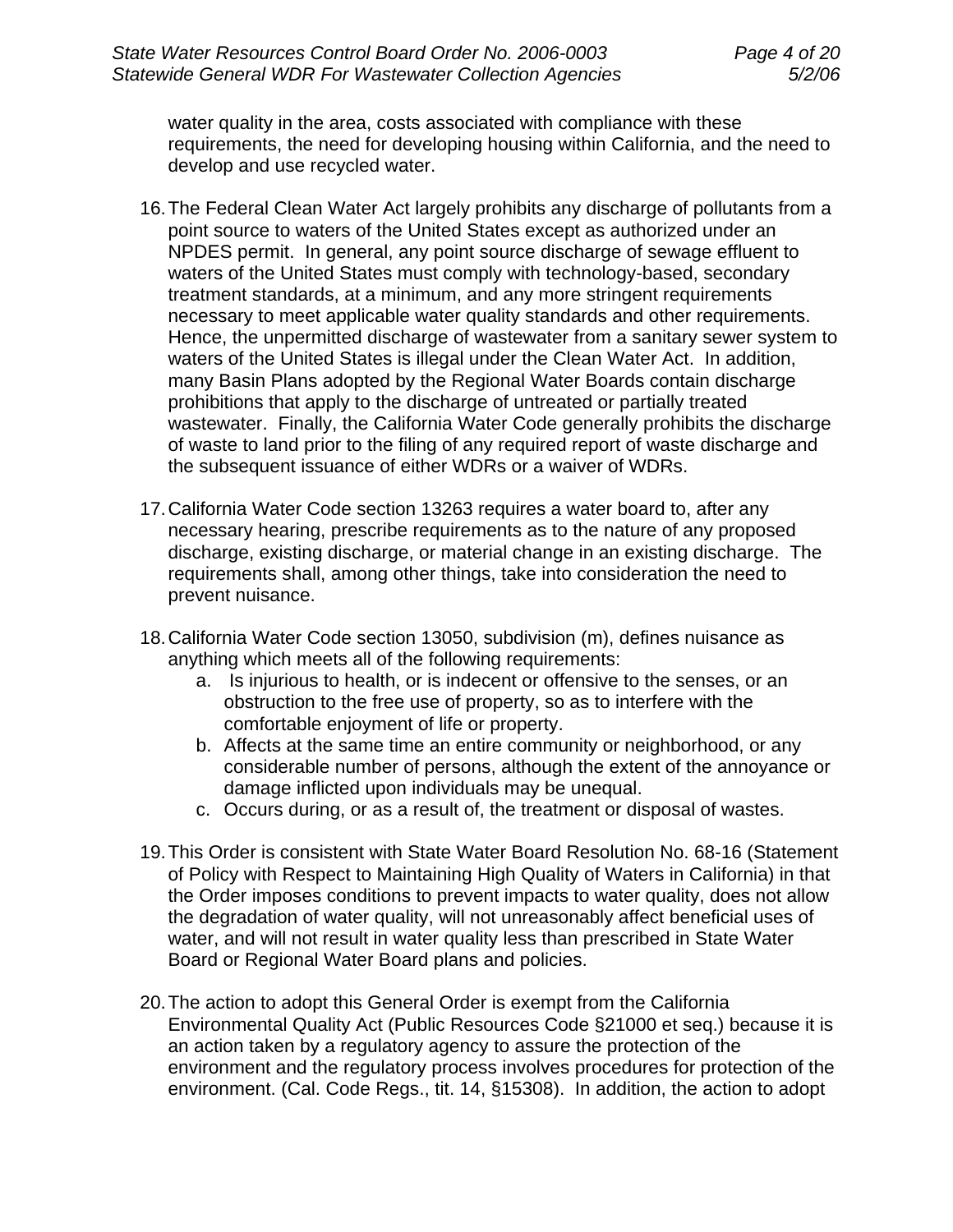this Order is exempt from CEQA pursuant to Cal.Code Regs., title 14, §15301 to the extent that it applies to existing sanitary sewer collection systems that constitute "existing facilities" as that term is used in Section 15301, and §15302, to the extent that it results in the repair or replacement of existing systems involving negligible or no expansion of capacity.

- 21. The Fact Sheet, which is incorporated by reference in the Order, contains supplemental information that was also considered in establishing these requirements.
- 22. The State Water Board has notified all affected public agencies and all known interested persons of the intent to prescribe general WDRs that require Enrollees to develop SSMPs and to report all SSOs.
- 23. The State Water Board conducted a public hearing on February 8, 2006, to receive oral and written comments on the draft order. The State Water Board received and considered, at its May 2, 2006, meeting, additional public comments on substantial changes made to the proposed general WDRs following the February 8, 2006, public hearing. The State Water Board has considered all comments pertaining to the proposed general WDRs.

**IT IS HEREBY ORDERED**, that pursuant to California Water Code section 13263, the Enrollees, their agents, successors, and assigns, in order to meet the provisions contained in Division 7 of the California Water Code and regulations adopted hereunder, shall comply with the following:

## **A. DEFINITIONS**

- 1. **Sanitary sewer overflow (SSO)** Any overflow, spill, release, discharge or diversion of untreated or partially treated wastewater from a sanitary sewer system. SSOs include:
	- (i) Overflows or releases of untreated or partially treated wastewater that reach waters of the United States;
	- (ii) Overflows or releases of untreated or partially treated wastewater that do not reach waters of the United States; and
	- (iii) Wastewater backups into buildings and on private property that are caused by blockages or flow conditions within the publicly owned portion of a sanitary sewer system.
- 2. **Sanitary sewer system** Any system of pipes, pump stations, sewer lines, or other conveyances, upstream of a wastewater treatment plant headworks used to collect and convey wastewater to the publicly owned treatment facility. Temporary storage and conveyance facilities (such as vaults, temporary piping, construction trenches, wet wells, impoundments, tanks, etc.) are considered to be part of the sanitary sewer system, and discharges into these temporary storage facilities are not considered to be SSOs.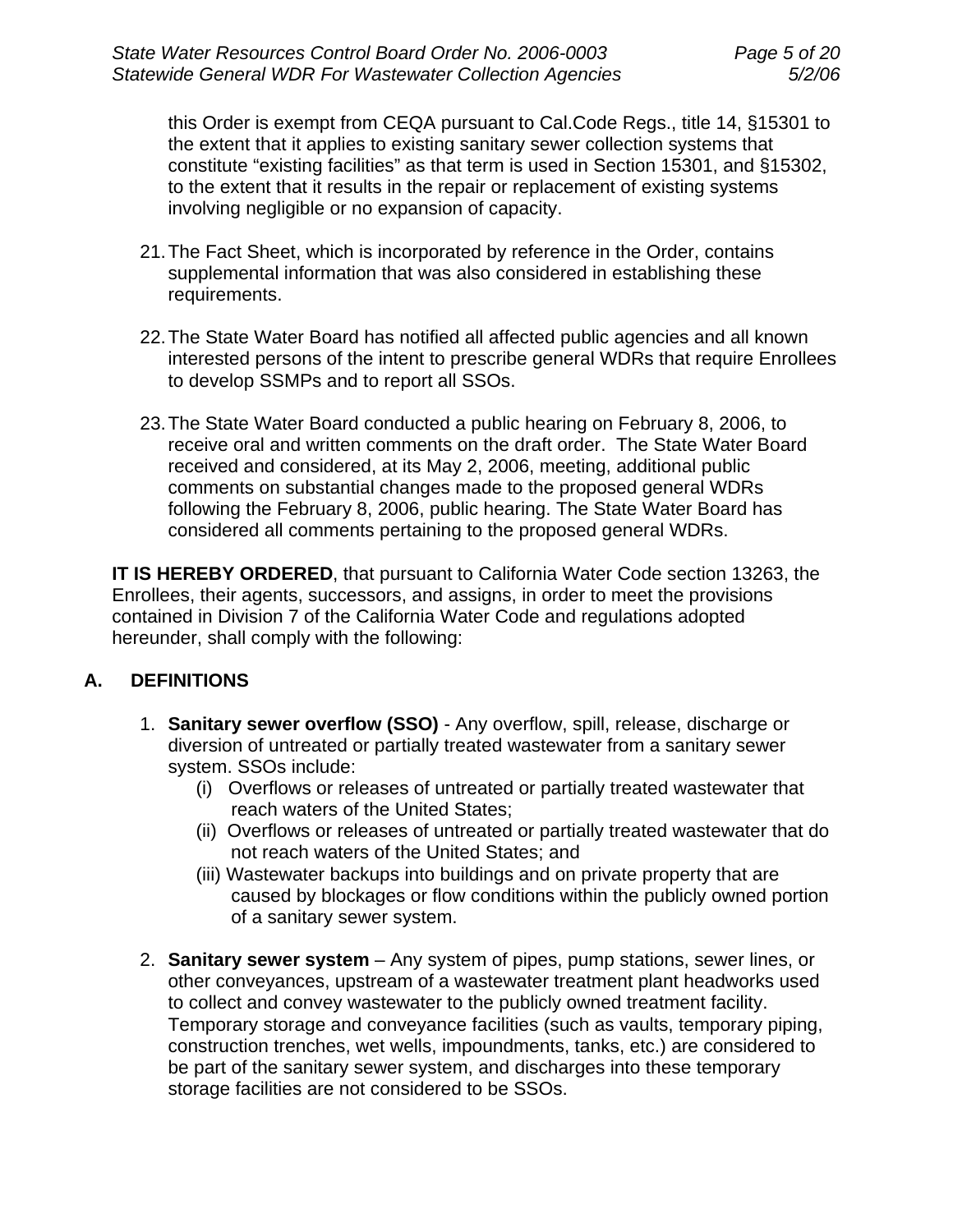For purposes of this Order, sanitary sewer systems include only those systems owned by public agencies that are comprised of more than one mile of pipes or sewer lines.

- 3. **Enrollee** A federal or state agency, municipality, county, district, and other public entity that owns or operates a sanitary sewer system, as defined in the general WDRs, and that has submitted a complete and approved application for coverage under this Order.
- 4. **SSO Reporting System** Online spill reporting system that is hosted, controlled, and maintained by the State Water Board. The web address for this site is http://ciwqs.waterboards.ca.gov. This online database is maintained on a secure site and is controlled by unique usernames and passwords.
- 5. **Untreated or partially treated wastewater** Any volume of waste discharged from the sanitary sewer system upstream of a wastewater treatment plant headworks.
- 6. **Satellite collection system**  The portion, if any, of a sanitary sewer system owned or operated by a different public agency than the agency that owns and operates the wastewater treatment facility to which the sanitary sewer system is tributary.
- 7. **Nuisance**  California Water Code section 13050, subdivision (m), defines nuisance as anything which meets all of the following requirements:
	- a. Is injurious to health, or is indecent or offensive to the senses, or an obstruction to the free use of property, so as to interfere with the comfortable enjoyment of life or property.
	- b. Affects at the same time an entire community or neighborhood, or any considerable number of persons, although the extent of the annoyance or damage inflicted upon individuals may be unequal.
	- c. Occurs during, or as a result of, the treatment or disposal of wastes.

## **B. APPLICATION REQUIREMENTS**

- 1. Deadlines for Application All public agencies that currently own or operate sanitary sewer systems within the State of California must apply for coverage under the general WDRs within six (6) months of the date of adoption of the general WDRs. Additionally, public agencies that acquire or assume responsibility for operating sanitary sewer systems after the date of adoption of this Order must apply for coverage under the general WDRs at least three (3) months prior to operation of those facilities.
- 2. Applications under the general WDRs In order to apply for coverage pursuant to the general WDRs, a legally authorized representative for each agency must submit a complete application package. Within sixty (60) days of adoption of the general WDRs, State Water Board staff will send specific instructions on how to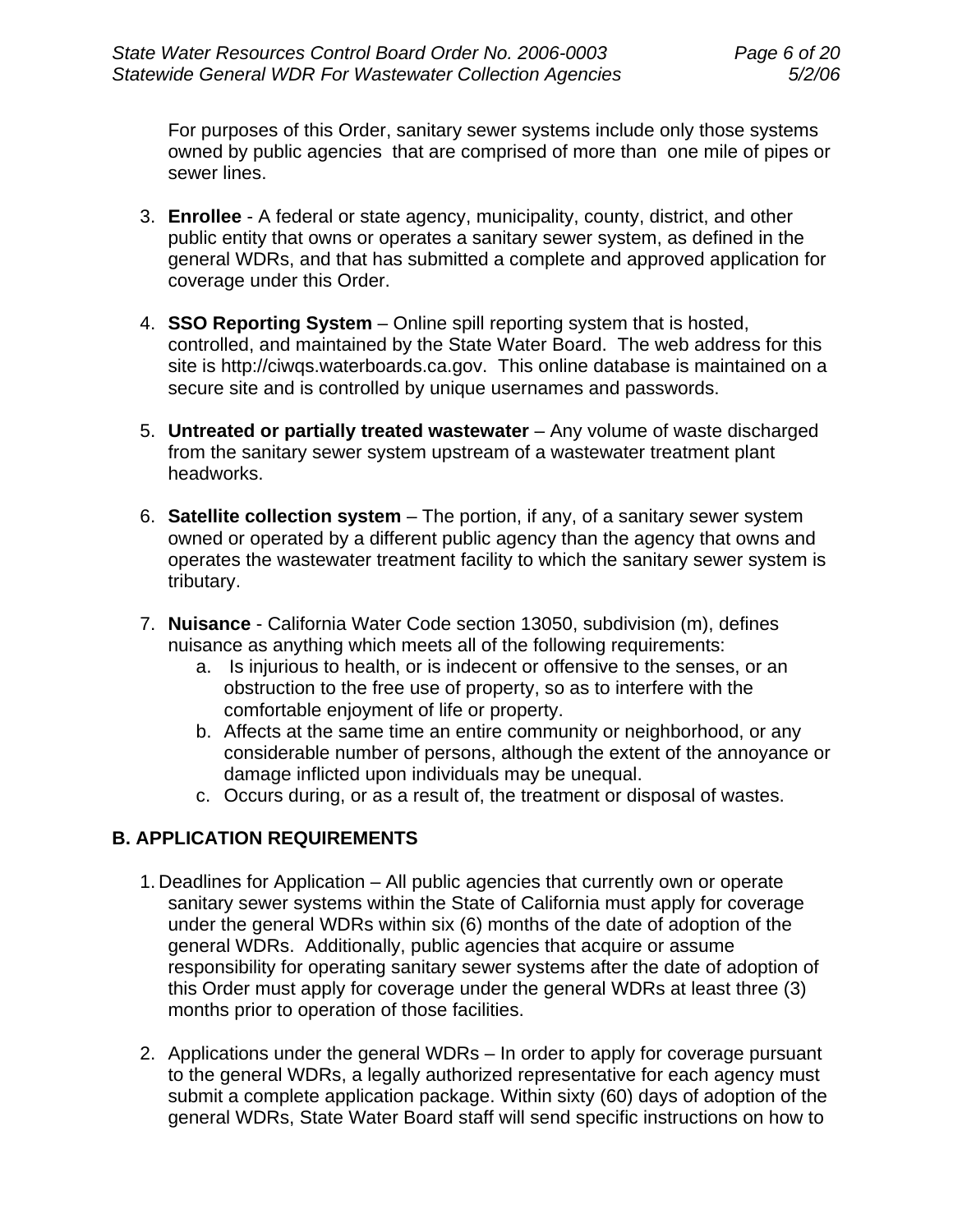apply for coverage under the general WDRs to all known public agencies that own sanitary sewer systems. Agencies that do not receive notice may obtain applications and instructions online on the Water Board's website.

3. Coverage under the general WDRs – Permit coverage will be in effect once a complete application package has been submitted and approved by the State Water Board's Division of Water Quality.

## **C. PROHIBITIONS**

- 1. Any SSO that results in a discharge of untreated or partially treated wastewater to waters of the United States is prohibited.
- 2. Any SSO that results in a discharge of untreated or partially treated wastewater that creates a nuisance as defined in California Water Code Section 13050(m) is prohibited.

# **D. PROVISIONS**

- 1. The Enrollee must comply with all conditions of this Order. Any noncompliance with this Order constitutes a violation of the California Water Code and is grounds for enforcement action.
- 2. It is the intent of the State Water Board that sanitary sewer systems be regulated in a manner consistent with the general WDRs. Nothing in the general WDRs shall be:
	- (i) Interpreted or applied in a manner inconsistent with the Federal Clean Water Act, or supersede a more specific or more stringent state or federal requirement in an existing permit, regulation, or administrative/judicial order or Consent Decree;
	- (ii) Interpreted or applied to authorize an SSO that is illegal under either the Clean Water Act, an applicable Basin Plan prohibition or water quality standard, or the California Water Code;
	- (iii) Interpreted or applied to prohibit a Regional Water Board from issuing an individual NPDES permit or WDR, superseding this general WDR, for a sanitary sewer system, authorized under the Clean Water Act or California Water Code; or
	- (iv) Interpreted or applied to supersede any more specific or more stringent WDRs or enforcement order issued by a Regional Water Board.
- 3. The Enrollee shall take all feasible steps to eliminate SSOs. In the event that an SSO does occur, the Enrollee shall take all feasible steps to contain and mitigate the impacts of an SSO.
- 4. In the event of an SSO, the Enrollee shall take all feasible steps to prevent untreated or partially treated wastewater from discharging from storm drains into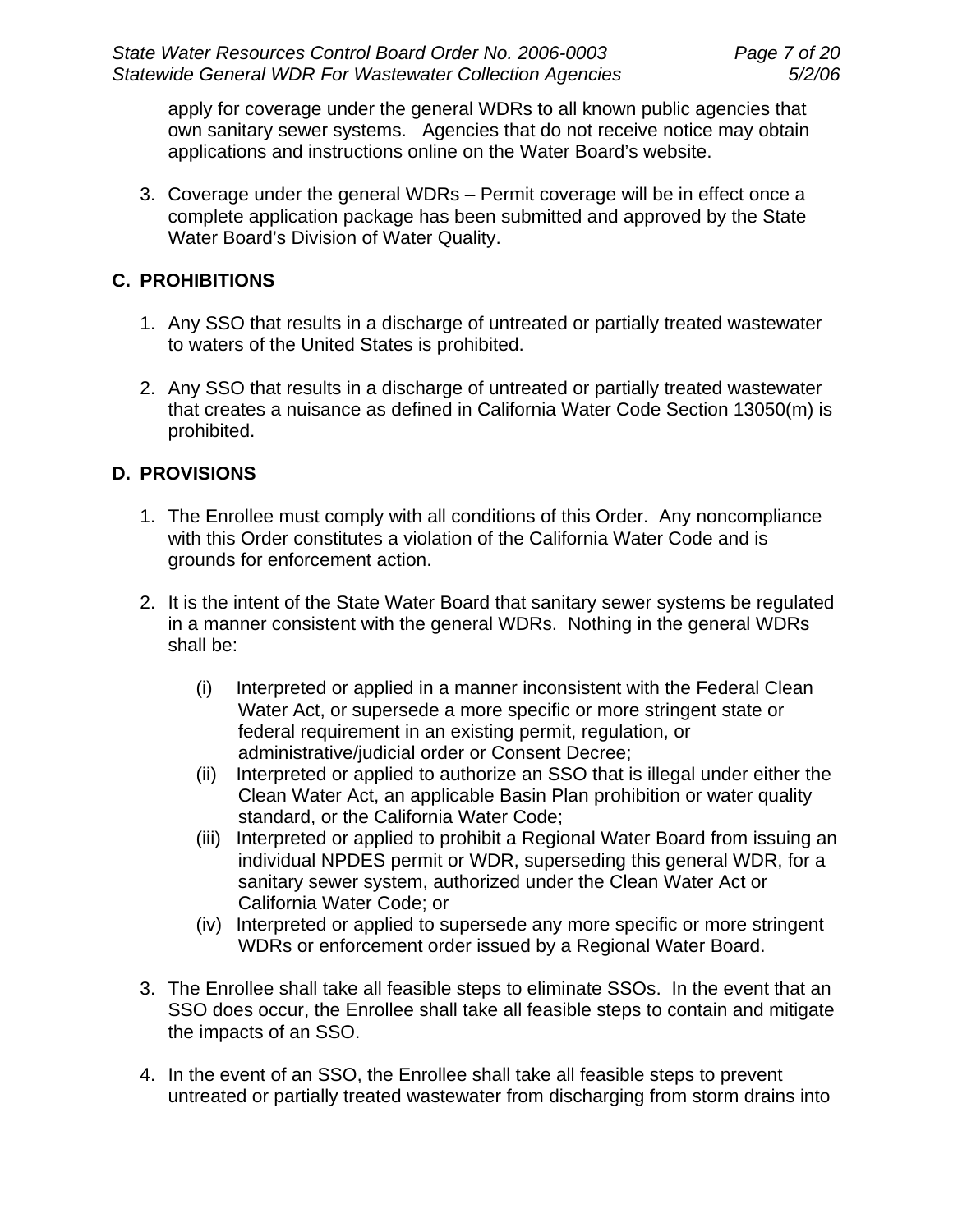flood control channels or waters of the United States by blocking the storm drainage system and by removing the wastewater from the storm drains.

- 5. All SSOs must be reported in accordance with Section G of the general WDRs.
- 6. In any enforcement action, the State and/or Regional Water Boards will consider the appropriate factors under the duly adopted State Water Board Enforcement Policy. And, consistent with the Enforcement Policy, the State and/or Regional Water Boards must consider the Enrollee's efforts to contain, control, and mitigate SSOs when considering the California Water Code Section 13327 factors. In assessing these factors, the State and/or Regional Water Boards will also consider whether:
	- (i) The Enrollee has complied with the requirements of this Order, including requirements for reporting and developing and implementing a SSMP;
	- (ii) The Enrollee can identify the cause or likely cause of the discharge event;
	- (iii) There were no feasible alternatives to the discharge, such as temporary storage or retention of untreated wastewater, reduction of inflow and infiltration, use of adequate backup equipment, collecting and hauling of untreated wastewater to a treatment facility, or an increase in the capacity of the system as necessary to contain the design storm event identified in the SSMP. It is inappropriate to consider the lack of feasible alternatives, if the Enrollee does not implement a periodic or continuing process to identify and correct problems.
	- (iv) The discharge was exceptional, unintentional, temporary, and caused by factors beyond the reasonable control of the Enrollee;
	- (v) The discharge could have been prevented by the exercise of reasonable control described in a certified SSMP for:
		- Proper management, operation and maintenance;
		- Adequate treatment facilities, sanitary sewer system facilities, and/or components with an appropriate design capacity, to reasonably prevent SSOs (e.g., adequately enlarging treatment or collection facilities to accommodate growth, infiltration and inflow (I/I), etc.);
		- Preventive maintenance (including cleaning and fats, oils, and grease (FOG) control);
		- Installation of adequate backup equipment; and
		- Inflow and infiltration prevention and control to the extent practicable.
	- (vi) The sanitary sewer system design capacity is appropriate to reasonably prevent SSOs.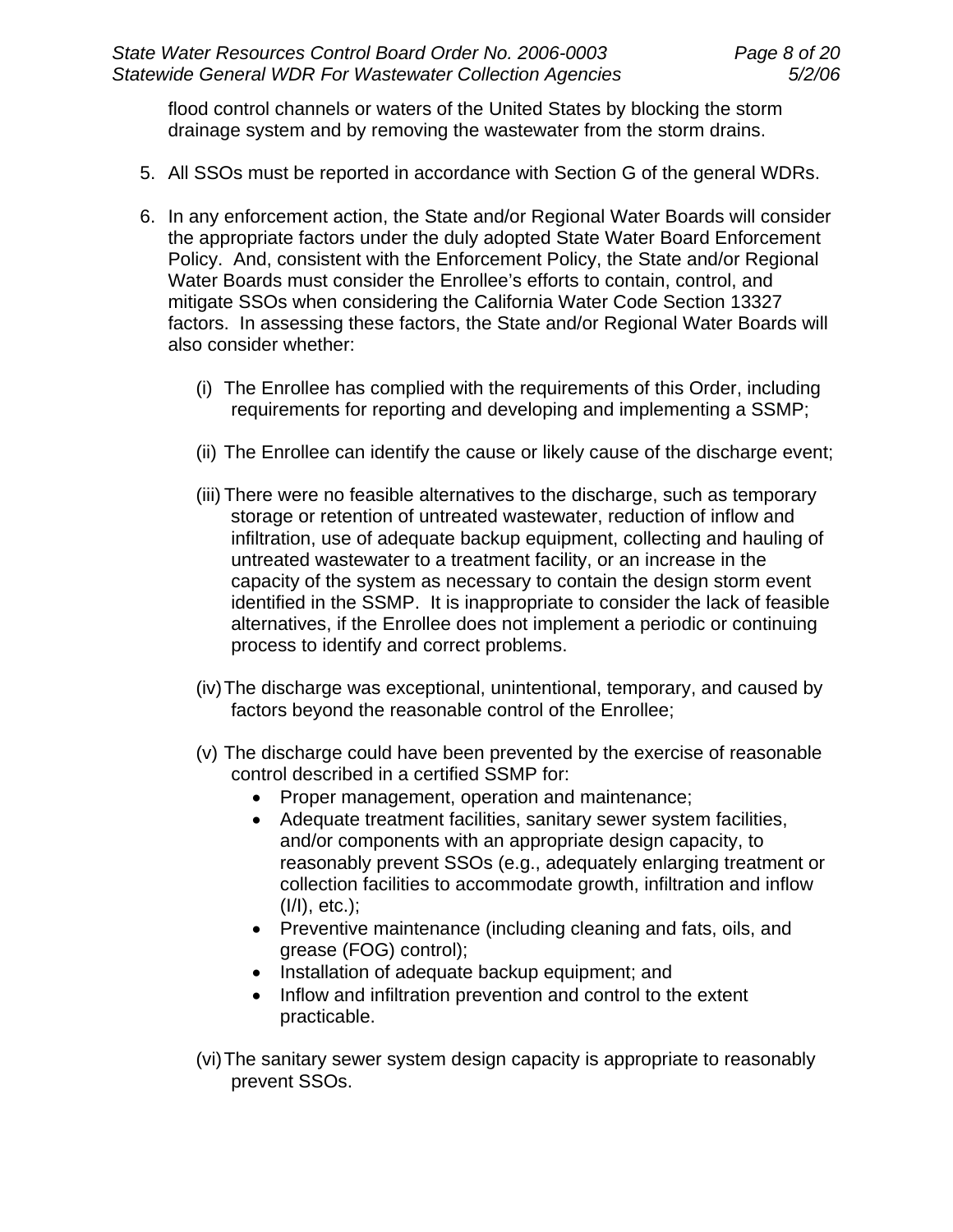- (vii) The Enrollee took all reasonable steps to stop and mitigate the impact of the discharge as soon as possible.
- 7. When a sanitary sewer overflow occurs, the Enrollee shall take all feasible steps and necessary remedial actions to 1) control or limit the volume of untreated or partially treated wastewater discharged, 2) terminate the discharge, and 3) recover as much of the wastewater discharged as possible for proper disposal, including any wash down water.

The Enrollee shall implement all remedial actions to the extent they may be applicable to the discharge and not inconsistent with an emergency response plan, including the following:

- (i) Interception and rerouting of untreated or partially treated wastewater flows around the wastewater line failure;
- (ii) Vacuum truck recovery of sanitary sewer overflows and wash down water;
- (iii) Cleanup of debris at the overflow site;
- (iv) System modifications to prevent another SSO at the same location;
- (v) Adequate sampling to determine the nature and impact of the release; and
- (vi) Adequate public notification to protect the public from exposure to the SSO.
- 8. The Enrollee shall properly, manage, operate, and maintain all parts of the sanitary sewer system owned or operated by the Enrollee, and shall ensure that the system operators (including employees, contractors, or other agents) are adequately trained and possess adequate knowledge, skills, and abilities.
- 9. The Enrollee shall allocate adequate resources for the operation, maintenance, and repair of its sanitary sewer system, by establishing a proper rate structure, accounting mechanisms, and auditing procedures to ensure an adequate measure of revenues and expenditures*.* These procedures must be in compliance with applicable laws and regulations and comply with generally acceptable accounting practices.
- 10. The Enrollee shall provide adequate capacity to convey base flows and peak flows, including flows related to wet weather events. Capacity shall meet or exceed the design criteria as defined in the Enrollee's System Evaluation and Capacity Assurance Plan for all parts of the sanitary sewer system owned or operated by the Enrollee.
- 11. The Enrollee shall develop and implement a written Sewer System Management Plan (SSMP) and make it available to the State and/or Regional Water Board upon request. A copy of this document must be publicly available at the Enrollee's office and/or available on the Internet. This SSMP must be approved by the Enrollee's governing board at a public meeting.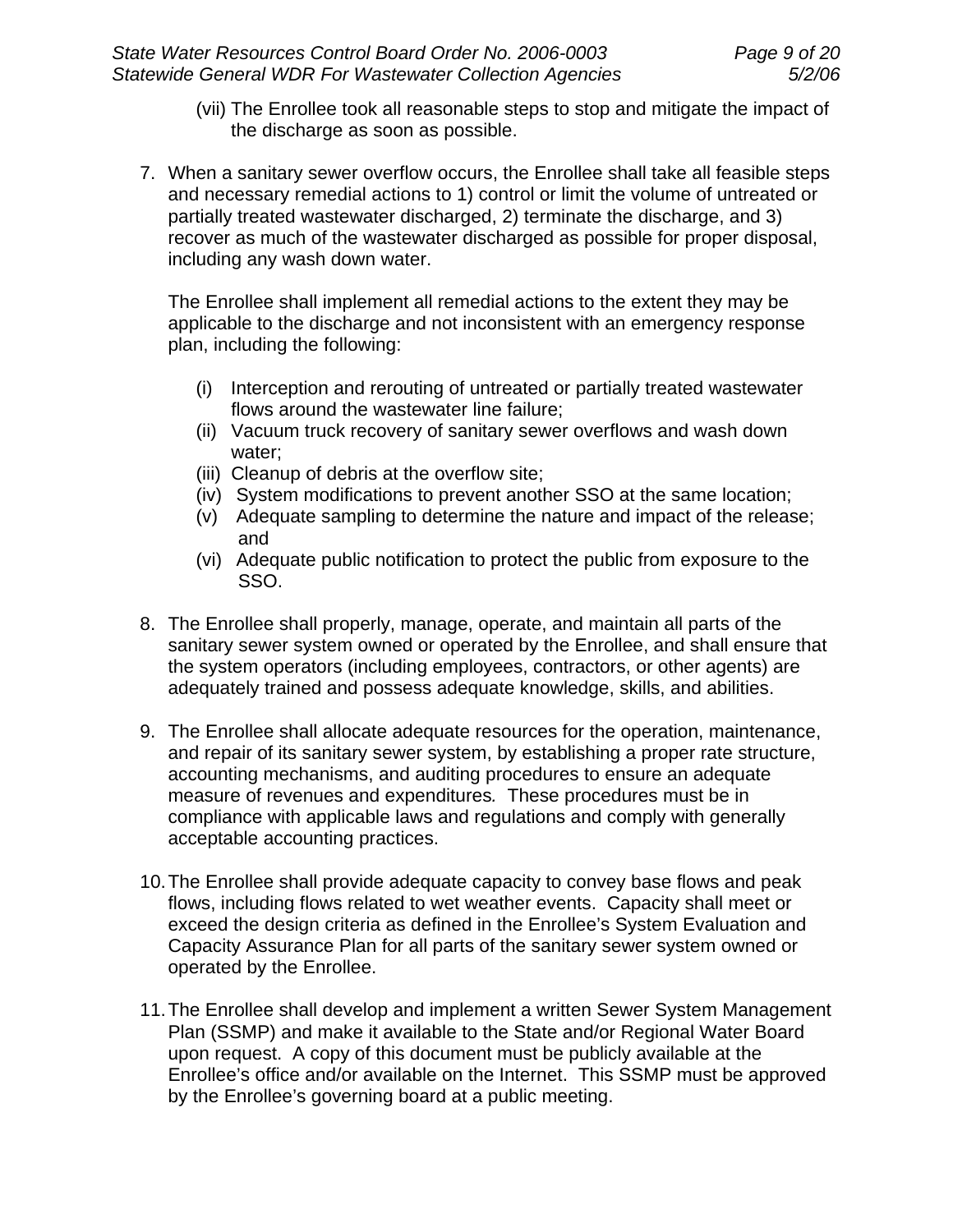- 12. In accordance with the California Business and Professions Code sections 6735, 7835, and 7835.1, all engineering and geologic evaluations and judgments shall be performed by or under the direction of registered professionals competent and proficient in the fields pertinent to the required activities. Specific elements of the SSMP that require professional evaluation and judgments shall be prepared by or under the direction of appropriately qualified professionals, and shall bear the professional(s)' signature and stamp.
- 13. The mandatory elements of the SSMP are specified below. However, if the Enrollee believes that any element of this section is not appropriate or applicable to the Enrollee's sanitary sewer system, the SSMP program does not need to address that element. The Enrollee must justify why that element is not applicable. The SSMP must be approved by the deadlines listed in the SSMP Time Schedule below.

### **Sewer System Management Plan (SSMP)**

- (i) **Goal**: The goal of the SSMP is to provide a plan and schedule to properly manage, operate, and maintain all parts of the sanitary sewer system. This will help reduce and prevent SSOs, as well as mitigate any SSOs that do occur.
- (ii) **Organization**: The SSMP must identify:
	- (a) The name of the responsible or authorized representative as described in Section J of this Order.
	- (b) The names and telephone numbers for management, administrative, and maintenance positions responsible for implementing specific measures in the SSMP program. The SSMP must identify lines of authority through an organization chart or similar document with a narrative explanation; and
	- (c) The chain of communication for reporting SSOs, from receipt of a complaint or other information, including the person responsible for reporting SSOs to the State and Regional Water Board and other agencies if applicable (such as County Health Officer, County Environmental Health Agency, Regional Water Board, and/or State Office of Emergency Services (OES)).
- (iii) **Legal Authority:** Each Enrollee must demonstrate, through sanitary sewer system use ordinances, service agreements, or other legally binding procedures, that it possesses the necessary legal authority to:
	- (a) Prevent illicit discharges into its sanitary sewer system (examples may include I/I, stormwater, chemical dumping, unauthorized debris and cut roots, etc.);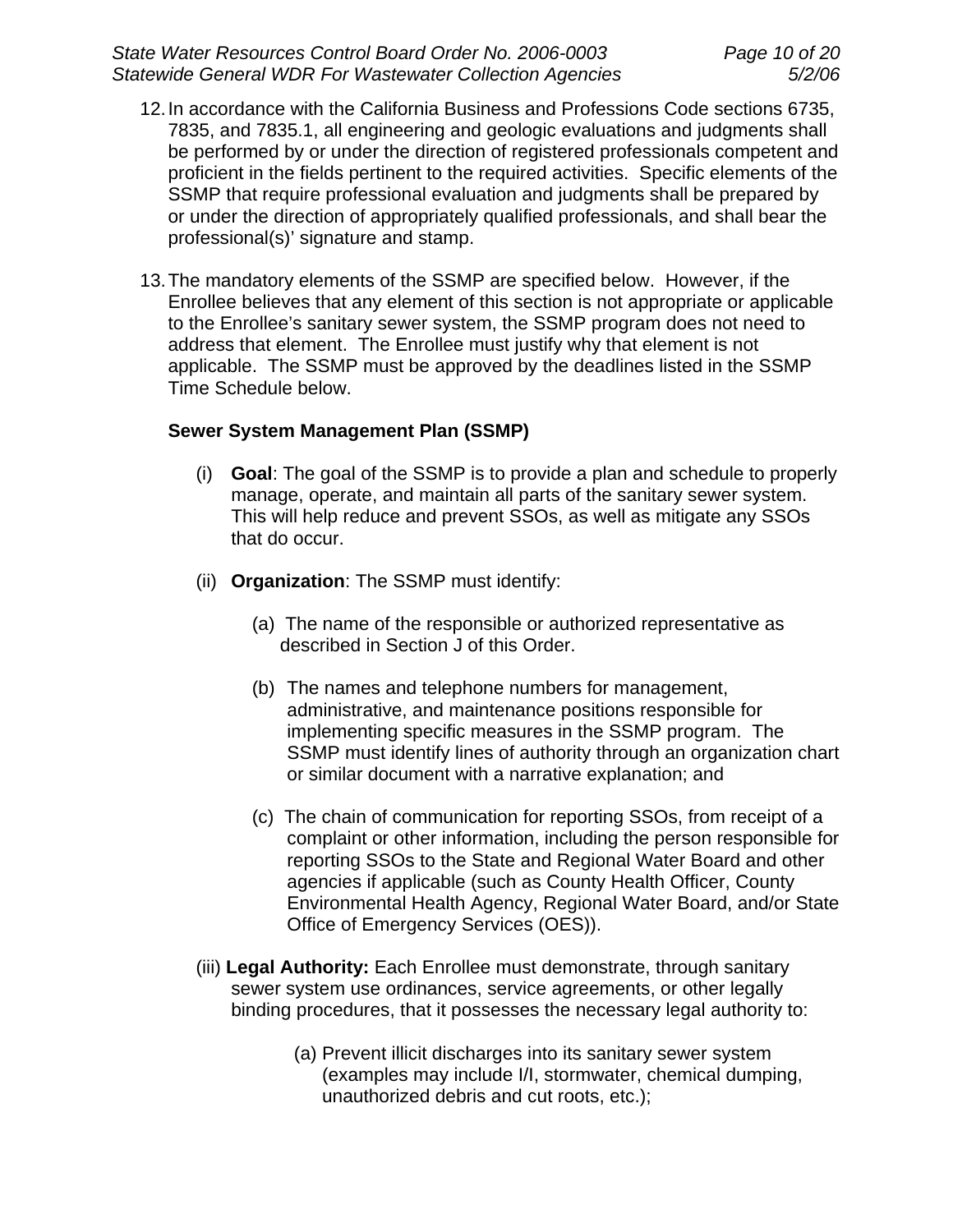- (b) Require that sewers and connections be properly designed and constructed;
- (c) Ensure access for maintenance, inspection, or repairs for portions of the lateral owned or maintained by the Public Agency;
- (d) Limit the discharge of fats, oils, and grease and other debris that may cause blockages, and
- (e) Enforce any violation of its sewer ordinances.
- (iv) **Operation and Maintenance Program**. The SSMP must include those elements listed below that are appropriate and applicable to the Enrollee's system:
	- (a) Maintain an up-to-date map of the sanitary sewer system, showing all gravity line segments and manholes, pumping facilities, pressure pipes and valves, and applicable stormwater conveyance facilities;
	- (b) Describe routine preventive operation and maintenance activities by staff and contractors, including a system for scheduling regular maintenance and cleaning of the sanitary sewer system with more frequent cleaning and maintenance targeted at known problem areas. The Preventative Maintenance (PM) program should have a system to document scheduled and conducted activities, such as work orders;
	- (c) Develop a rehabilitation and replacement plan to identify and prioritize system deficiencies and implement short-term and longterm rehabilitation actions to address each deficiency. The program should include regular visual and TV inspections of manholes and sewer pipes, and a system for ranking the condition of sewer pipes and scheduling rehabilitation. Rehabilitation and replacement should focus on sewer pipes that are at risk of collapse or prone to more frequent blockages due to pipe defects. Finally, the rehabilitation and replacement plan should include a capital improvement plan that addresses proper management and protection of the infrastructure assets. The plan shall include a time schedule for implementing the short- and long-term plans plus a schedule for developing the funds needed for the capital improvement plan;
	- (d) Provide training on a regular basis for staff in sanitary sewer system operations and maintenance, and require contractors to be appropriately trained; and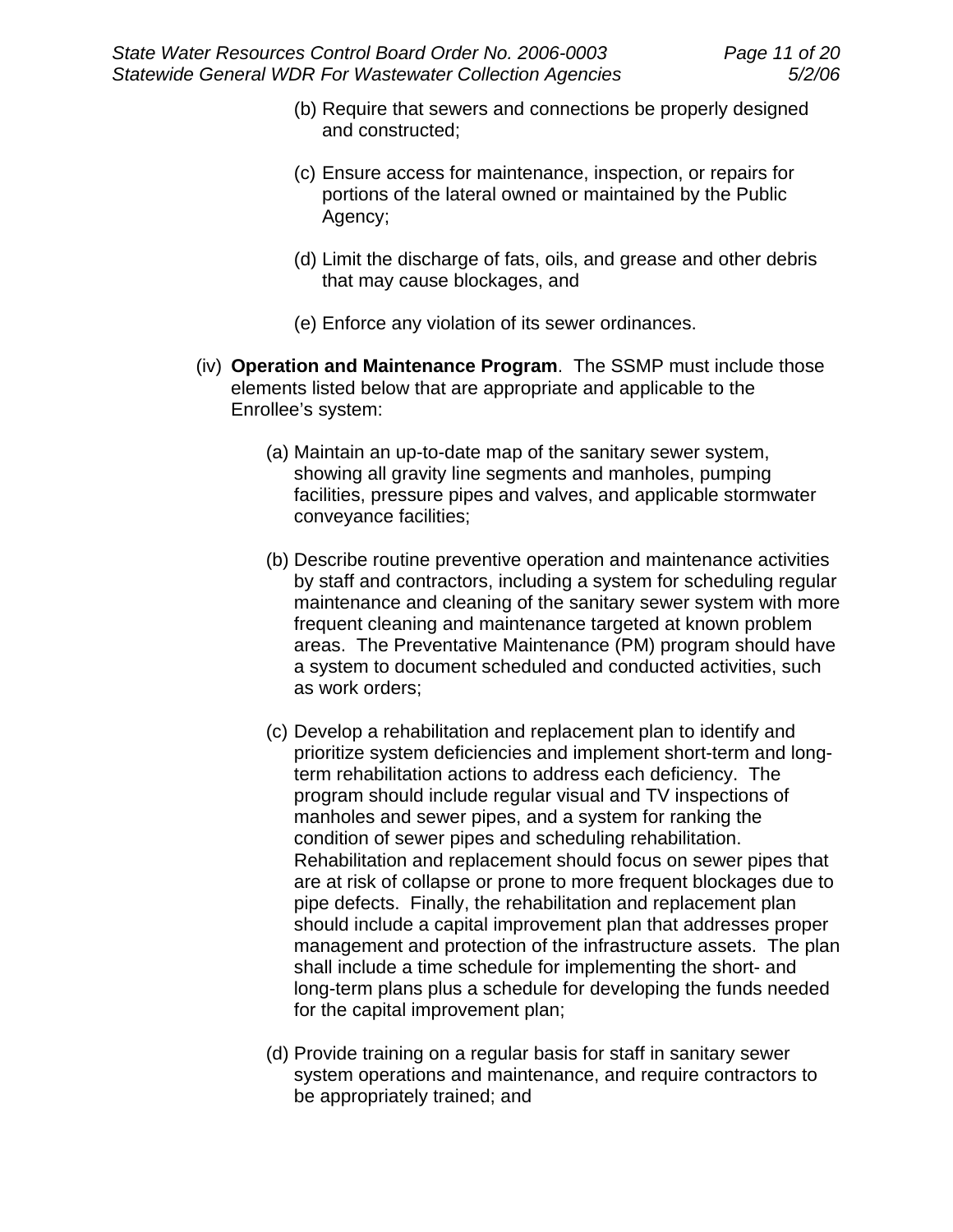(e) Provide equipment and replacement part inventories, including identification of critical replacement parts.

## (v) **Design and Performance Provisions**:

- (a) Design and construction standards and specifications for the installation of new sanitary sewer systems, pump stations and other appurtenances; and for the rehabilitation and repair of existing sanitary sewer systems; and
- (b) Procedures and standards for inspecting and testing the installation of new sewers, pumps, and other appurtenances and for rehabilitation and repair projects.
- (vi) **Overflow Emergency Response Plan -** Each Enrollee shall develop and implement an overflow emergency response plan that identifies measures to protect public health and the environment. At a minimum, this plan must include the following:
	- (a) Proper notification procedures so that the primary responders and regulatory agencies are informed of all SSOs in a timely manner;
	- (b) A program to ensure an appropriate response to all overflows;
	- (c) Procedures to ensure prompt notification to appropriate regulatory agencies and other potentially affected entities (e.g. health agencies, Regional Water Boards, water suppliers, etc.) of all SSOs that potentially affect public health or reach the waters of the State in accordance with the MRP. All SSOs shall be reported in accordance with this MRP, the California Water Code, other State Law, and other applicable Regional Water Board WDRs or NPDES permit requirements. The SSMP should identify the officials who will receive immediate notification;
	- (d) Procedures to ensure that appropriate staff and contractor personnel are aware of and follow the Emergency Response Plan and are appropriately trained;
	- (e) Procedures to address emergency operations, such as traffic and crowd control and other necessary response activities; and
	- (f) A program to ensure that all reasonable steps are taken to contain and prevent the discharge of untreated and partially treated wastewater to waters of the United States and to minimize or correct any adverse impact on the environment resulting from the SSOs, including such accelerated or additional monitoring as may be necessary to determine the nature and impact of the discharge.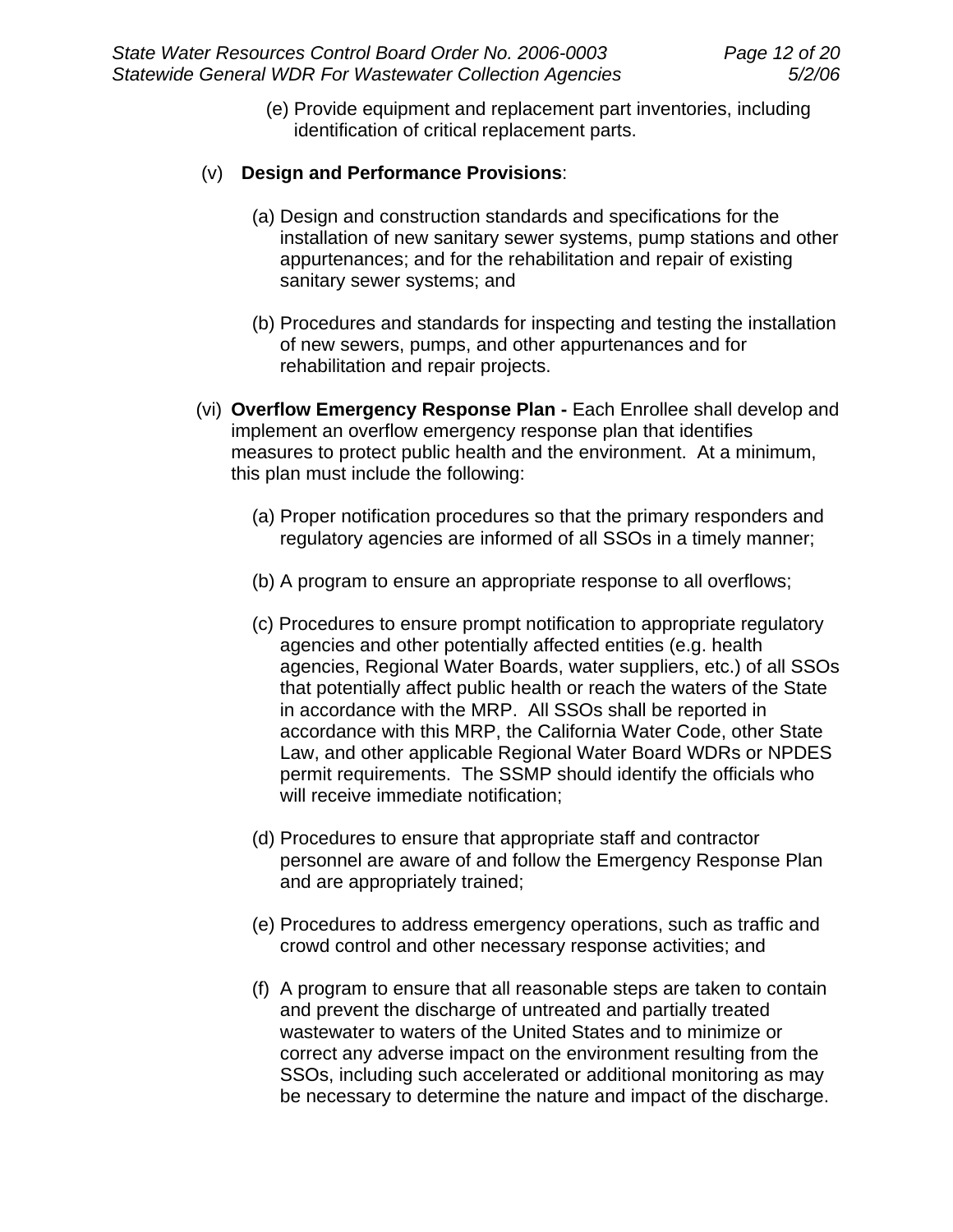- (vii) **FOG Control Program:** Each Enrollee shall evaluate its service area to determine whether a FOG control program is needed. If an Enrollee determines that a FOG program is not needed, the Enrollee must provide justification for why it is not needed. If FOG is found to be a problem, the Enrollee must prepare and implement a FOG source control program to reduce the amount of these substances discharged to the sanitary sewer system. This plan shall include the following as appropriate:
	- (a) An implementation plan and schedule for a public education outreach program that promotes proper disposal of FOG;
	- (b) A plan and schedule for the disposal of FOG generated within the sanitary sewer system service area. This may include a list of acceptable disposal facilities and/or additional facilities needed to adequately dispose of FOG generated within a sanitary sewer system service area;
	- (c) The legal authority to prohibit discharges to the system and identify measures to prevent SSOs and blockages caused by FOG;
	- (d) Requirements to install grease removal devices (such as traps or interceptors), design standards for the removal devices, maintenance requirements, BMP requirements, record keeping and reporting requirements;
	- (e) Authority to inspect grease producing facilities, enforcement authorities, and whether the Enrollee has sufficient staff to inspect and enforce the FOG ordinance;
	- (f) An identification of sanitary sewer system sections subject to FOG blockages and establishment of a cleaning maintenance schedule for each section; and
	- (g) Development and implementation of source control measures for all sources of FOG discharged to the sanitary sewer system for each section identified in (f) above.
- (viii) **System Evaluation and Capacity Assurance Plan**: The Enrollee shall prepare and implement a capital improvement plan (CIP) that will provide hydraulic capacity of key sanitary sewer system elements for dry weather peak flow conditions, as well as the appropriate design storm or wet weather event. At a minimum, the plan must include:
	- (a) **Evaluation**: Actions needed to evaluate those portions of the sanitary sewer system that are experiencing or contributing to an SSO discharge caused by hydraulic deficiency. The evaluation must provide estimates of peak flows (including flows from SSOs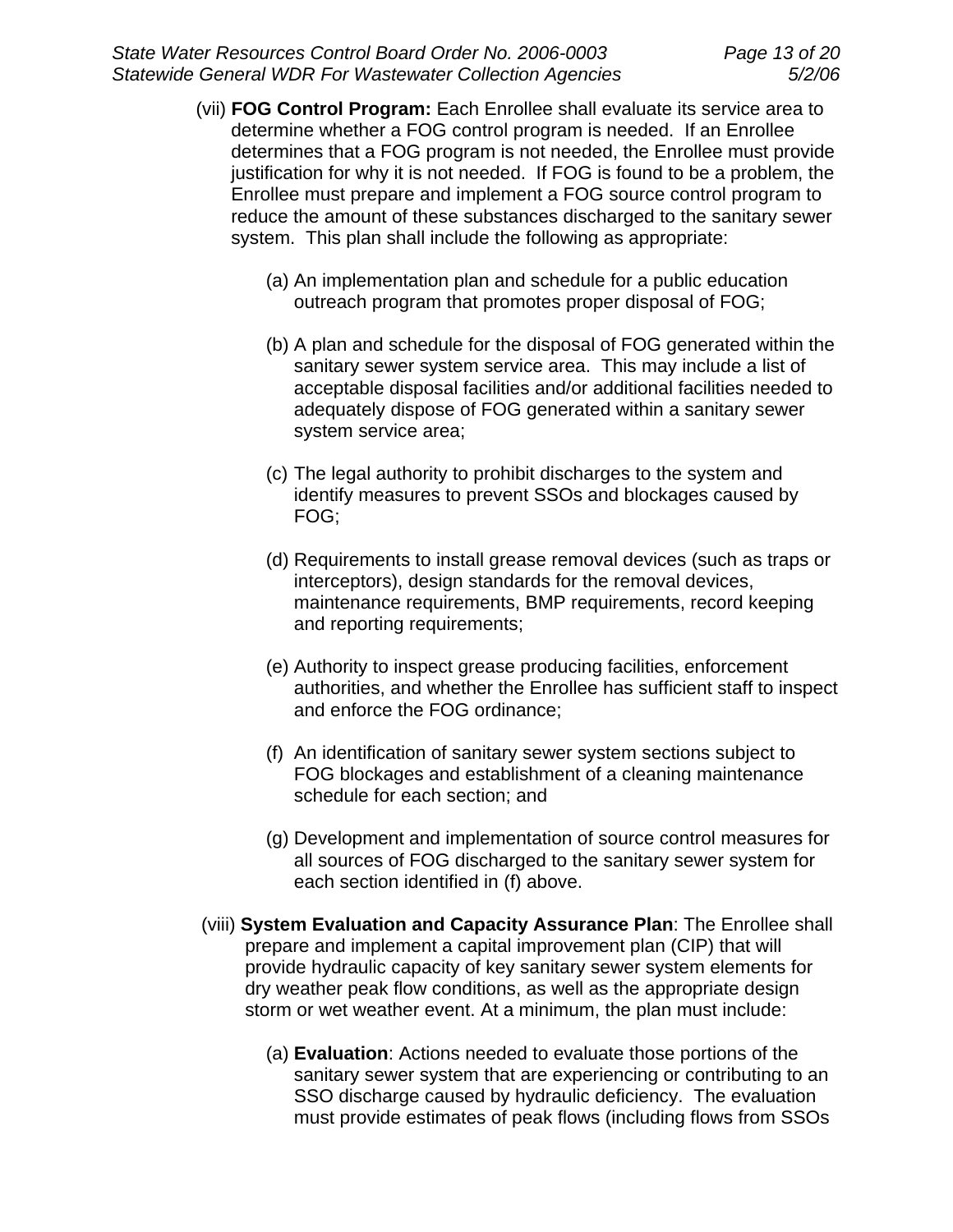that escape from the system) associated with conditions similar to those causing overflow events, estimates of the capacity of key system components, hydraulic deficiencies (including components of the system with limiting capacity) and the major sources that contribute to the peak flows associated with overflow events;

- (b) **Design Criteria:** Where design criteria do not exist or are deficient, undertake the evaluation identified in (a) above to establish appropriate design criteria; and
- (c) **Capacity Enhancement Measures:** The steps needed to establish a short- and long-term CIP to address identified hydraulic deficiencies, including prioritization, alternatives analysis, and schedules. The CIP may include increases in pipe size, I/I reduction programs, increases and redundancy in pumping capacity, and storage facilities. The CIP shall include an implementation schedule and shall identify sources of funding.
- (d) **Schedule:** The Enrollee shall develop a schedule of completion dates for all portions of the capital improvement program developed in (a)-(c) above. This schedule shall be reviewed and updated consistent with the SSMP review and update requirements as described in Section D. 14.
- (ix) **Monitoring, Measurement, and Program Modifications:** The Enrollee shall:
	- (a) Maintain relevant information that can be used to establish and prioritize appropriate SSMP activities;
	- (b) Monitor the implementation and, where appropriate, measure the effectiveness of each element of the SSMP;
	- (c) Assess the success of the preventative maintenance program;
	- (d) Update program elements, as appropriate, based on monitoring or performance evaluations; and
	- (e) Identify and illustrate SSO trends, including: frequency, location, and volume.
- (x) **SSMP Program Audits** As part of the SSMP, the Enrollee shall conduct periodic internal audits, appropriate to the size of the system and the number of SSOs. At a minimum, these audits must occur every two years and a report must be prepared and kept on file. This audit shall focus on evaluating the effectiveness of the SSMP and the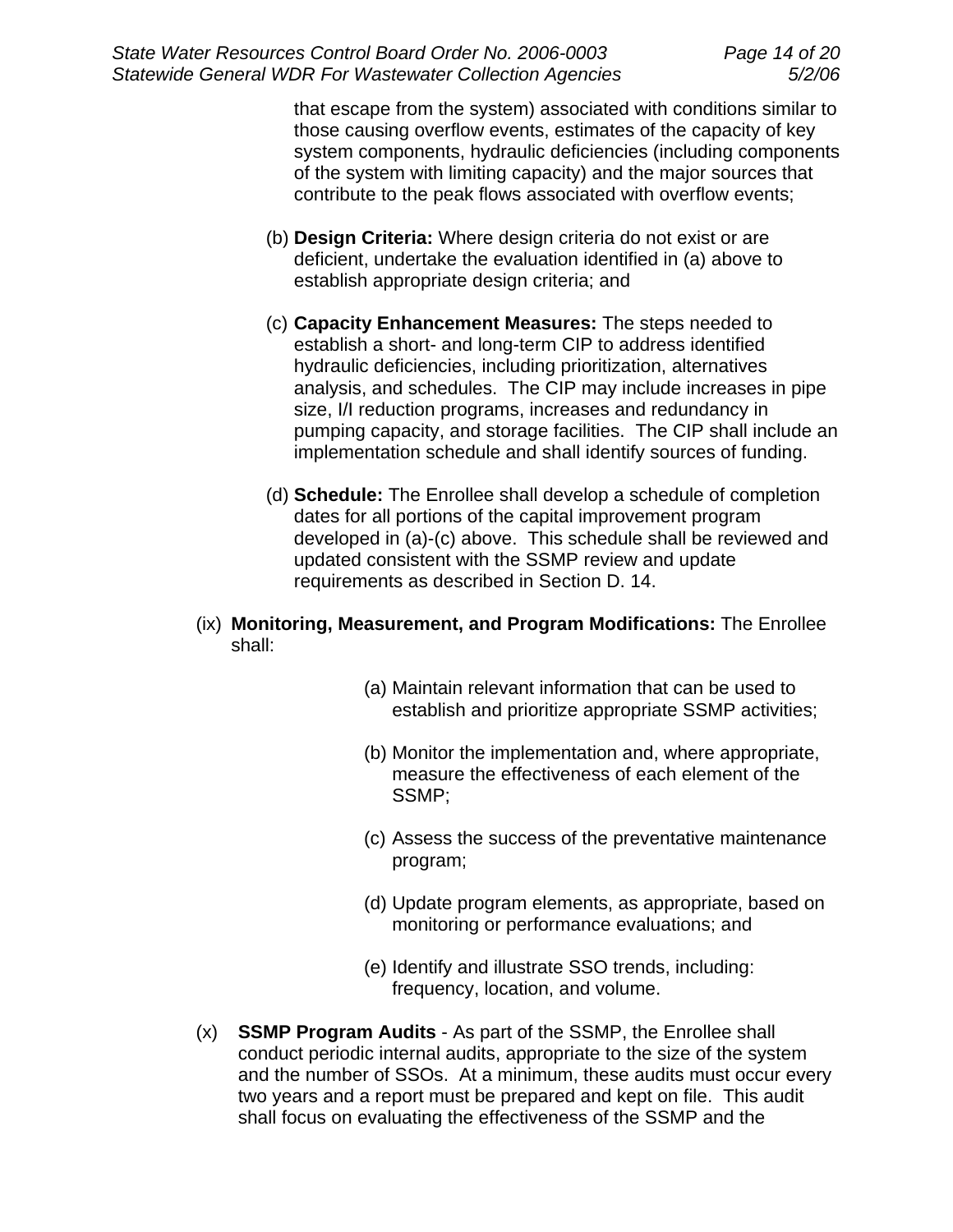Enrollee's compliance with the SSMP requirements identified in this subsection (D.13), including identification of any deficiencies in the SSMP and steps to correct them.

(xi) **Communication Program** – The Enrollee shall communicate on a regular basis with the public on the development, implementation, and performance of its SSMP. The communication system shall provide the public the opportunity to provide input to the Enrollee as the program is developed and implemented.

The Enrollee shall also create a plan of communication with systems that are tributary and/or satellite to the Enrollee's sanitary sewer system.

14. Both the SSMP and the Enrollee's program to implement the SSMP must be certified by the Enrollee to be in compliance with the requirements set forth above and must be presented to the Enrollee's governing board for approval at a public meeting. The Enrollee shall certify that the SSMP, and subparts thereof, are in compliance with the general WDRs within the time frames identified in the time schedule provided in subsection D.15, below.

In order to complete this certification, the Enrollee's authorized representative must complete the certification portion in the Online SSO Database Questionnaire by checking the appropriate milestone box, printing and signing the automated form, and sending the form to:

> State Water Resources Control Board Division of Water Quality Attn: SSO Program Manager P.O. Box 100 Sacramento, CA 95812

The SSMP must be updated every five (5) years, and must include any significant program changes. Re-certification by the governing board of the Enrollee is required in accordance with D.14 when significant updates to the SSMP are made. To complete the re-certification process, the Enrollee shall enter the data in the Online SSO Database and mail the form to the State Water Board, as described above.

15. The Enrollee shall comply with these requirements according to the following schedule. This time schedule does not supersede existing requirements or time schedules associated with other permits or regulatory requirements.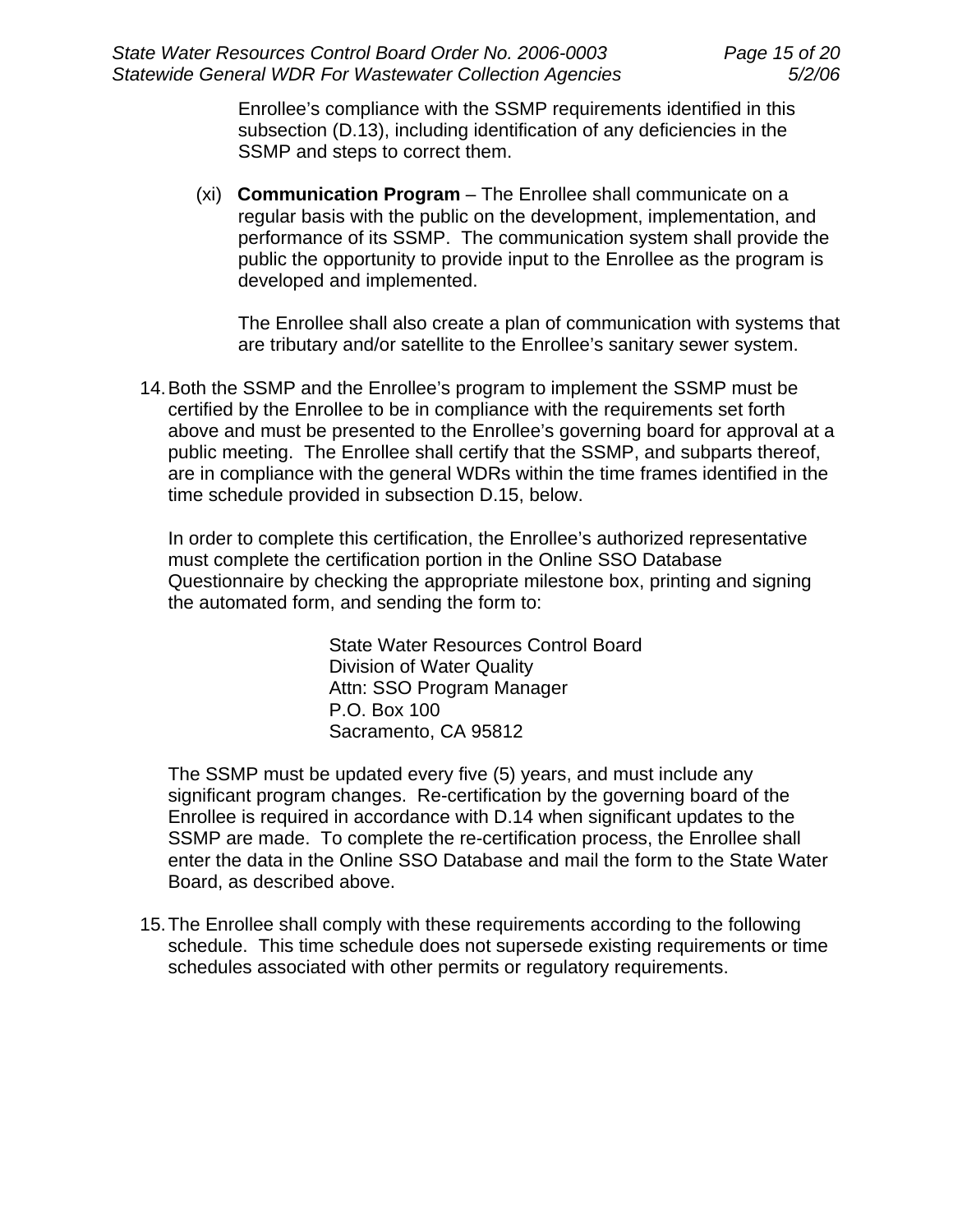# **Sewer System Management Plan Time Schedule**

| <b>Task and</b>                              | <b>Completion Date</b>                     |                            |                                            |                       |
|----------------------------------------------|--------------------------------------------|----------------------------|--------------------------------------------|-----------------------|
| <b>Associated Section</b>                    |                                            |                            |                                            |                       |
|                                              | Population >                               | Population                 | Population                                 | Population <          |
|                                              | 100,000                                    | between 100,000            | between 10,000                             | 2,500                 |
|                                              |                                            | and 10,000                 | and 2,500                                  |                       |
| <b>Application for Permit</b>                | 6 months after WDRs Adoption               |                            |                                            |                       |
| Coverage                                     |                                            |                            |                                            |                       |
| <b>Section C</b>                             |                                            |                            |                                            |                       |
| <b>Reporting Program</b><br><b>Section G</b> | 6 months after WDRs Adoption <sup>1</sup>  |                            |                                            |                       |
| <b>SSMP Development</b>                      |                                            |                            | 15 months after                            | 18 months after       |
| <b>Plan and Schedule</b>                     | 9 months after                             | 12 months after            | <b>WDRs</b>                                | <b>WDRs</b>           |
| <b>No specific Section</b>                   | WDRs Adoption <sup>2</sup>                 | WDRs Adoption <sup>2</sup> | Adoption <sup>2</sup>                      | Adoption <sup>2</sup> |
| Goals and                                    |                                            |                            |                                            |                       |
| <b>Organization Structure</b>                | 12 months after WDRs Adoption <sup>2</sup> |                            | 18 months after WDRs Adoption <sup>2</sup> |                       |
| Section D 13 (i) & (ii)                      |                                            |                            |                                            |                       |
| <b>Overflow Emergency</b>                    |                                            |                            |                                            |                       |
| <b>Response Program</b>                      |                                            |                            |                                            |                       |
| Section D 13 (vi)                            |                                            |                            |                                            |                       |
| <b>Legal Authority</b>                       |                                            |                            |                                            |                       |
| Section D 13 (iii)                           | 24 months after                            | 30 months after            | 36 months after                            | 39 months after       |
| Operation and                                | WDRs Adoption <sup>2</sup>                 | WDRs Adoption <sup>2</sup> | <b>WDRs</b>                                | <b>WDRs</b>           |
| Maintenance Program                          |                                            |                            | Adoption <sup>2</sup>                      | Adoption <sup>2</sup> |
| Section D 13 (iv)                            |                                            |                            |                                            |                       |
| <b>Grease Control</b>                        |                                            |                            |                                            |                       |
| Program                                      |                                            |                            |                                            |                       |
| Section D 13 (vii)                           |                                            |                            |                                            |                       |
| Design and                                   |                                            |                            |                                            |                       |
| Performance                                  |                                            |                            |                                            |                       |
| Section D 13 (v)                             |                                            |                            |                                            |                       |
| System Evaluation and                        |                                            |                            |                                            |                       |
| <b>Capacity Assurance</b>                    | 36 months after                            | 39 months after            | 48 months after                            | 51 months after       |
| Plan                                         | <b>WDRs Adoption</b>                       | <b>WDRs Adoption</b>       | <b>WDRs Adoption</b>                       | <b>WDRs Adoption</b>  |
| Section D 13 (viii)                          |                                            |                            |                                            |                       |
| Final SSMP,                                  |                                            |                            |                                            |                       |
| incorporating all of the                     |                                            |                            |                                            |                       |
| <b>SSMP</b> requirements                     |                                            |                            |                                            |                       |
| <b>Section D 13</b>                          |                                            |                            |                                            |                       |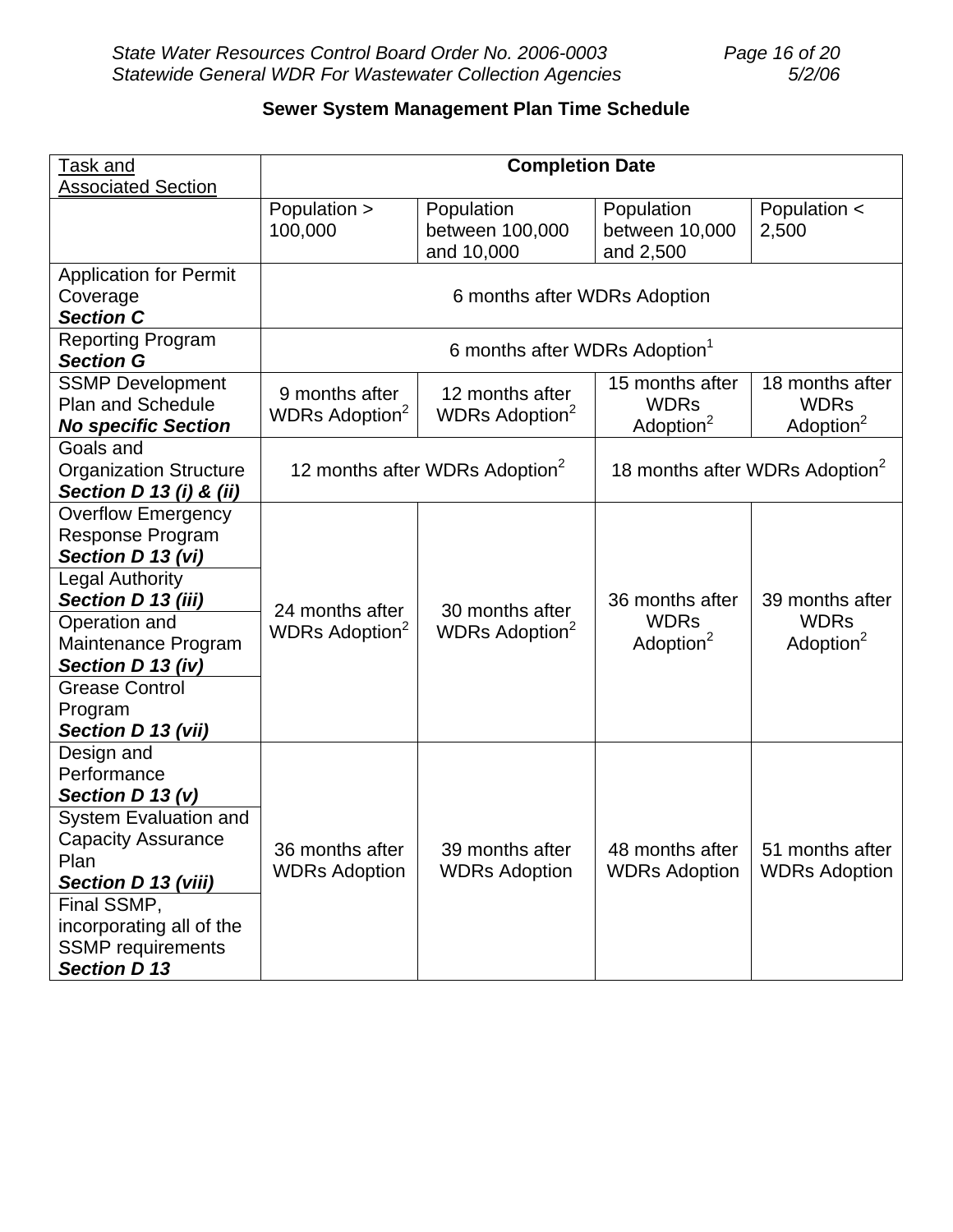*State Water Resources Control Board Order No. 2006-0003 Page 17 of 20 Statewide General WDR For Wastewater Collection Agencies 5/2/06* 

1. In the event that by July 1, 2006 the Executive Director is able to execute a memorandum of agreement (MOA) with the California Water Environment Association (CWEA) or discharger representatives outlining a strategy and time schedule for CWEA or another entity to provide statewide training on the adopted monitoring program, SSO database electronic reporting, and SSMP development, consistent with this Order, then the schedule of Reporting Program Section G shall be replaced with the following schedule:

| <b>Reporting Program</b><br><b>Section G</b> |                               |
|----------------------------------------------|-------------------------------|
| Regional Boards 4, 8,<br>and 9               | 8 months after WDRs Adoption  |
| Regional Boards 1, 2,<br>and 3               | 12 months after WDRs Adoption |
| Regional Boards 5, 6,<br>and 7               | 16 months after WDRs Adoption |

If this MOU is not executed by July 1, 2006, the reporting program time schedule will remain six (6) months for all regions and agency size categories.

2. In the event that the Executive Director executes the MOA identified in note 1 by July 1, 2006, then the deadline for this task shall be extended by six (6) months. The time schedule identified in the MOA must be consistent with the extended time schedule provided by this note. If the MOA is not executed by July 1, 2006, the six (6) month time extension will not be granted.

## **E. WDRs and SSMP AVAILABILITY**

1. A copy of the general WDRs and the certified SSMP shall be maintained at appropriate locations (such as the Enrollee's offices, facilities, and/or Internet homepage) and shall be available to sanitary sewer system operating and maintenance personnel at all times.

## **F. ENTRY AND INSPECTION**

- 1. The Enrollee shall allow the State or Regional Water Boards or their authorized representative, upon presentation of credentials and other documents as may be required by law, to:
	- a. Enter upon the Enrollee's premises where a regulated facility or activity is located or conducted, or where records are kept under the conditions of this Order;
	- b. Have access to and copy, at reasonable times, any records that must be kept under the conditions of this Order;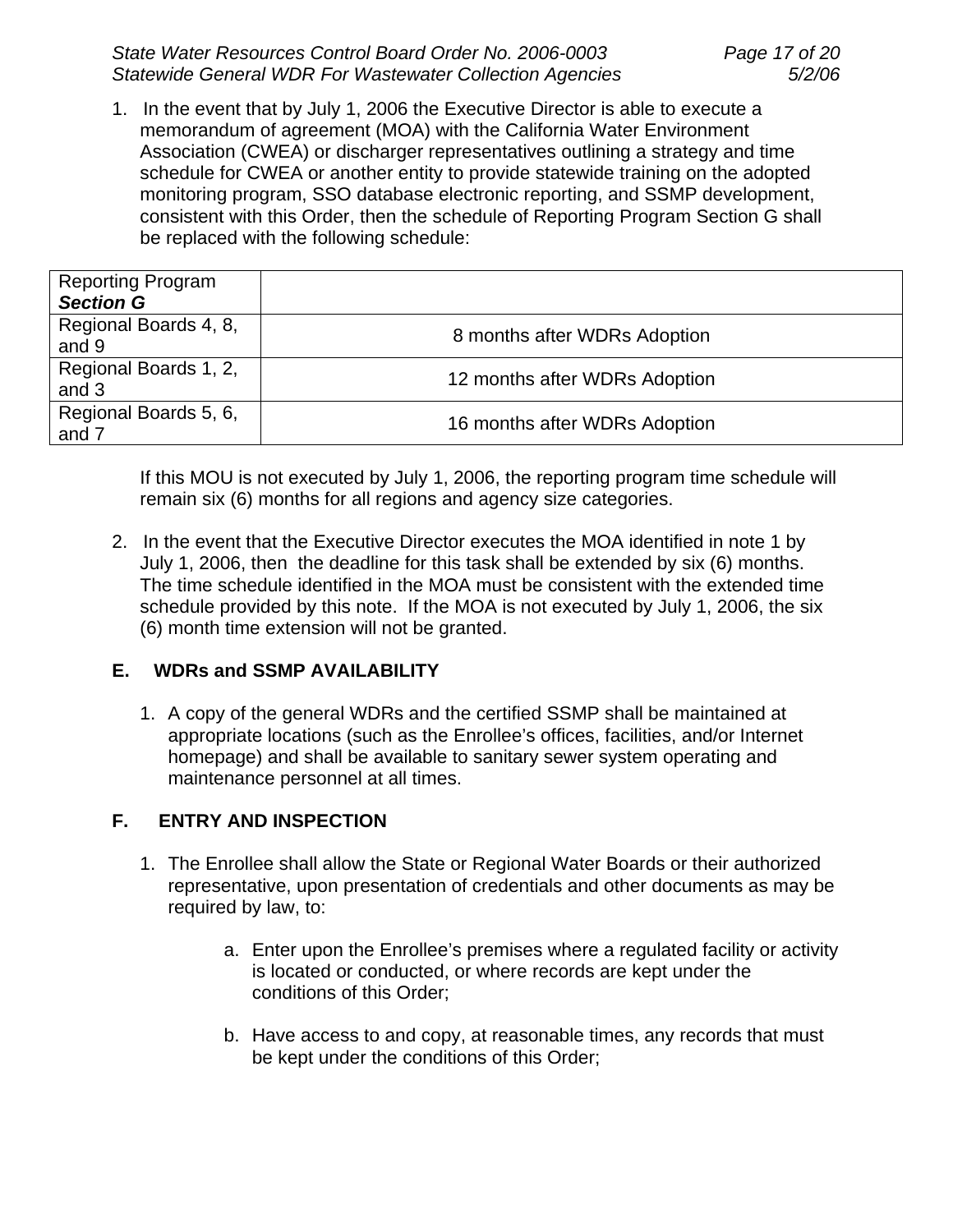- c. Inspect at reasonable times any facilities, equipment (including monitoring and control equipment), practices, or operations regulated or required under this Order; and
- d. Sample or monitor at reasonable times, for the purposes of assuring compliance with this Order or as otherwise authorized by the California Water Code, any substances or parameters at any location.

### **G. GENERAL MONITORING AND REPORTING REQUIREMENTS**

- 1. The Enrollee shall furnish to the State or Regional Water Board, within a reasonable time, any information that the State or Regional Water Board may request to determine whether cause exists for modifying, revoking and reissuing, or terminating this Order. The Enrollee shall also furnish to the Executive Director of the State Water Board or Executive Officer of the applicable Regional Water Board, upon request, copies of records required to be kept by this Order.
- 2. The Enrollee shall comply with the attached Monitoring and Reporting Program No. 2006-0003 and future revisions thereto, as specified by the Executive Director. Monitoring results shall be reported at the intervals specified in Monitoring and Reporting Program No. 2006-0003. Unless superseded by a specific enforcement Order for a specific Enrollee, these reporting requirements are intended to replace other mandatory routine written reports associated with SSOs.
- 3. All Enrollees must obtain SSO Database accounts and receive a "Username" and "Password" by registering through the California Integrated Water Quality System (CIWQS). These accounts will allow controlled and secure entry into the SSO Database. Additionally, within 30days of receiving an account and prior to recording spills into the SSO Database, all Enrollees must complete the "Collection System Questionnaire", which collects pertinent information regarding a Enrollee's collection system. The "Collection System Questionnaire" must be updated at least every 12 months.
- 4. Pursuant to Health and Safety Code section 5411.5, any person who, without regard to intent or negligence, causes or permits any untreated wastewater or other waste to be discharged in or on any waters of the State, or discharged in or deposited where it is, or probably will be, discharged in or on any surface waters of the State, as soon as that person has knowledge of the discharge, shall immediately notify the local health officer of the discharge. Discharges of untreated or partially treated wastewater to storm drains and drainage channels, whether man-made or natural or concrete-lined, shall be reported as required above.

Any SSO greater than 1,000 gallons discharged in or on any waters of the State, or discharged in or deposited where it is, or probably will be, discharged in or on any surface waters of the State shall also be reported to the Office of Emergency Services pursuant to California Water Code section 13271.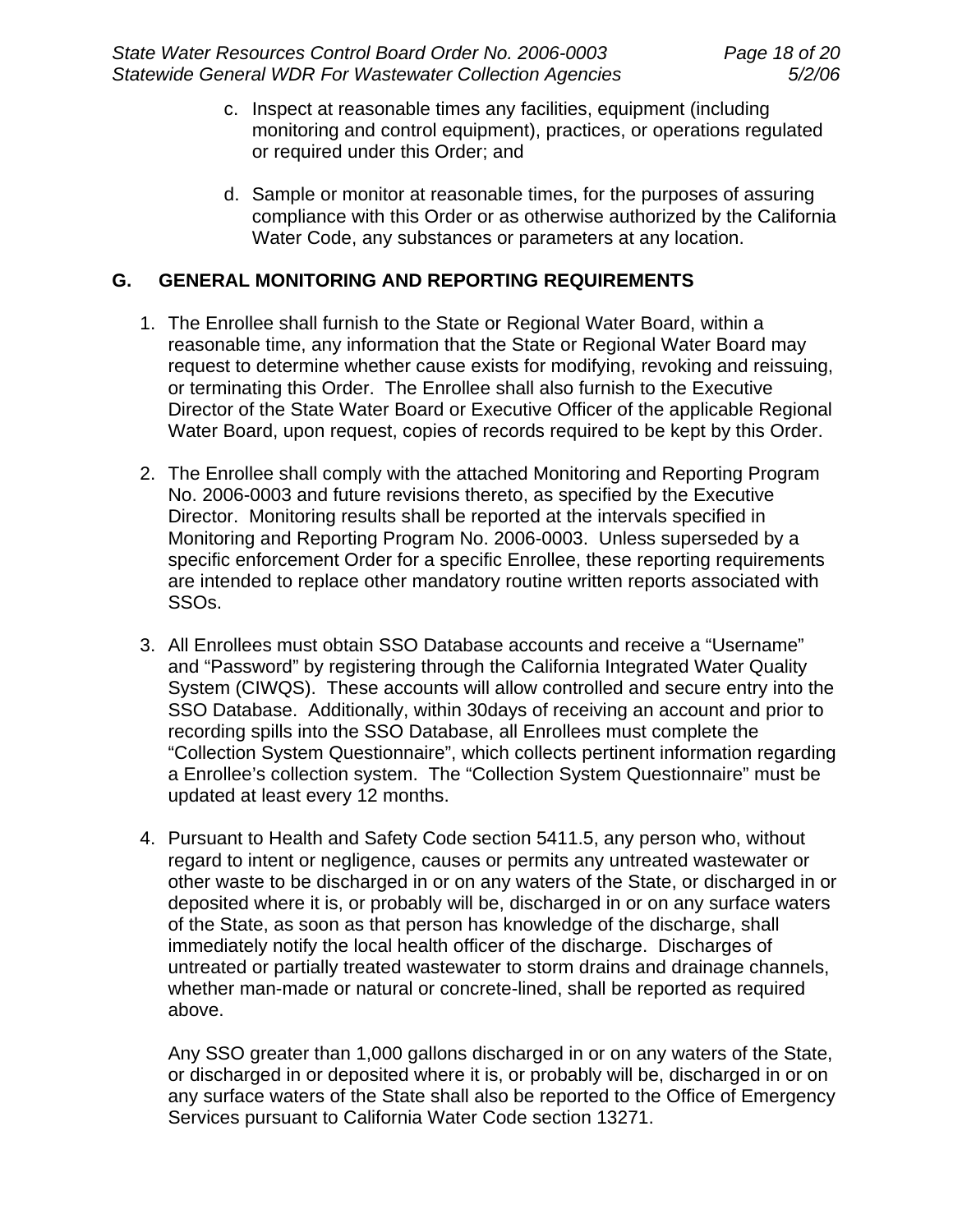### **H. CHANGE IN OWNERSHIP**

1. This Order is not transferable to any person or party, except after notice to the Executive Director. The Enrollee shall submit this notice in writing at least 30 days in advance of any proposed transfer. The notice must include a written agreement between the existing and new Enrollee containing a specific date for the transfer of this Order's responsibility and coverage between the existing Enrollee and the new Enrollee. This agreement shall include an acknowledgement that the existing Enrollee is liable for violations up to the transfer date and that the new Enrollee is liable from the transfer date forward.

### **I. INCOMPLETE REPORTS**

1. If an Enrollee becomes aware that it failed to submit any relevant facts in any report required under this Order, the Enrollee shall promptly submit such facts or information by formally amending the report in the Online SSO Database.

### **J. REPORT DECLARATION**

- 1. All applications, reports, or information shall be signed and certified as follows:
	- (i) All reports required by this Order and other information required by the State or Regional Water Board shall be signed and certified by a person designated, for a municipality, state, federal or other public agency, as either a principal executive officer or ranking elected official, or by a duly authorized representative of that person, as described in paragraph (ii) of this provision. (For purposes of electronic reporting, an electronic signature and accompanying certification, which is in compliance with the Online SSO database procedures, meet this certification requirement.)
	- (ii) An individual is a duly authorized representative only if:
		- (a) The authorization is made in writing by a person described in paragraph (i) of this provision; and
		- (b) The authorization specifies either an individual or a position having responsibility for the overall operation of the regulated facility or activity.

## **K. CIVIL MONETARY REMEDIES FOR DISCHARGE VIOLATIONS**

- 1. The California Water Code provides various enforcement options, including civil monetary remedies, for violations of this Order.
- 2. The California Water Code also provides that any person failing or refusing to furnish technical or monitoring program reports, as required under this Order, or